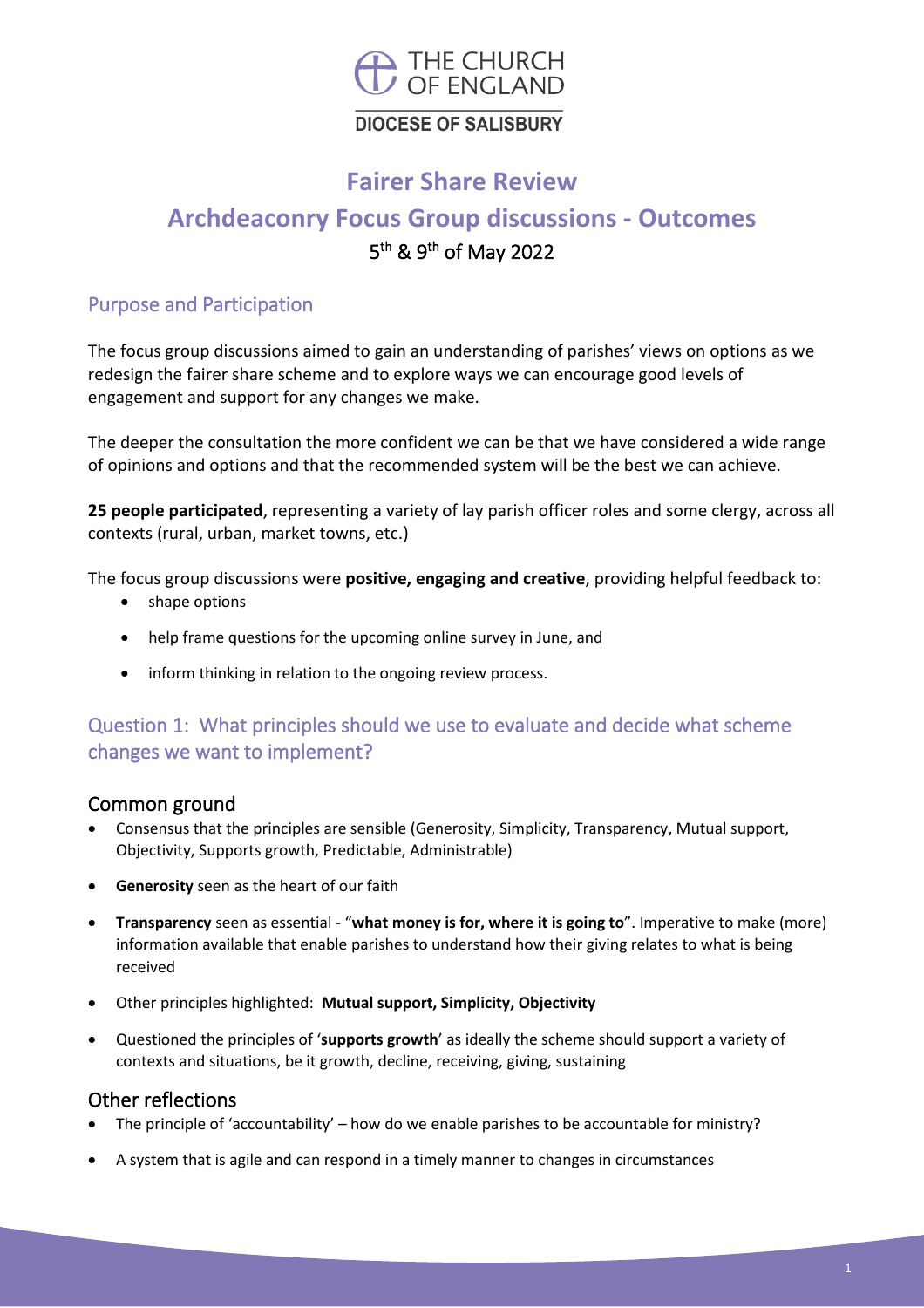

#### **DIOCESE OF SALISBURY**

- A system that encourages mission, enables new kinds of ministry, growth and glorifies God
- Call it what it is 'mission & ministry fund' as this will help with transparency
- A system that supports forward planning: churches need predictability and certainty

Question 2: What will be a fair way to incorporate the principle of relative ability to give in a scheme and what do you think about using separate funds for 'hardship' or 'growth'?

#### Common ground

- 'Relative ability to give' is considered a sensible way to **express the principle of** '**mutual support**' within a scheme – recognising that we are connected to each other and some can give more (giving parishes), thereby supporting those that are less well off (receiving parishes)
- The discussions identified that we need to identify and decide **WHO we are talking about**. E.g., are we seeking to understand and quantify the 'relative ability to give' of the PCC, the wider community as Church of England 'the cure of souls', the members or a combination of?
- Once we establish WHO we are talking about, there are **objective measures available that we can apply** in a scheme, e.g.:
	- o Wider community Indicis of multiple deprivation (IMD)
	- o PCC annual published PCC accounts
	- Members Experian data (which can provide data at a postcode level)
- A **separate growth or hardship fund was not supported** by the majority, as participants felt this counter the principles of transparency and simplicity and focus should be on enabling mutual support at a local level. Many felt this would result in a bureaucratic process.

#### Other reflections

• Is this measure a red herring and does it complicate the calculation? Is it about 'ability to give' or is it about 'willingness to give' which is a more fundamental stewardship challenge?

# Question 3: What if any consideration should be given to PCC finances as part of a share scheme?

#### Common ground

- **Broad support to give more consideration to PCC finances** either as part of or alongside a share scheme, bringing a degree of realism, transparency, objectivity and accountability
- **Broad support for PCCs to indicate if reserves are being used to pay share** as this could be an 'early warning' indicator; however, it was suggested that this needs to be **in conjunction with 'average giving per member'** as this will identify stewardship issues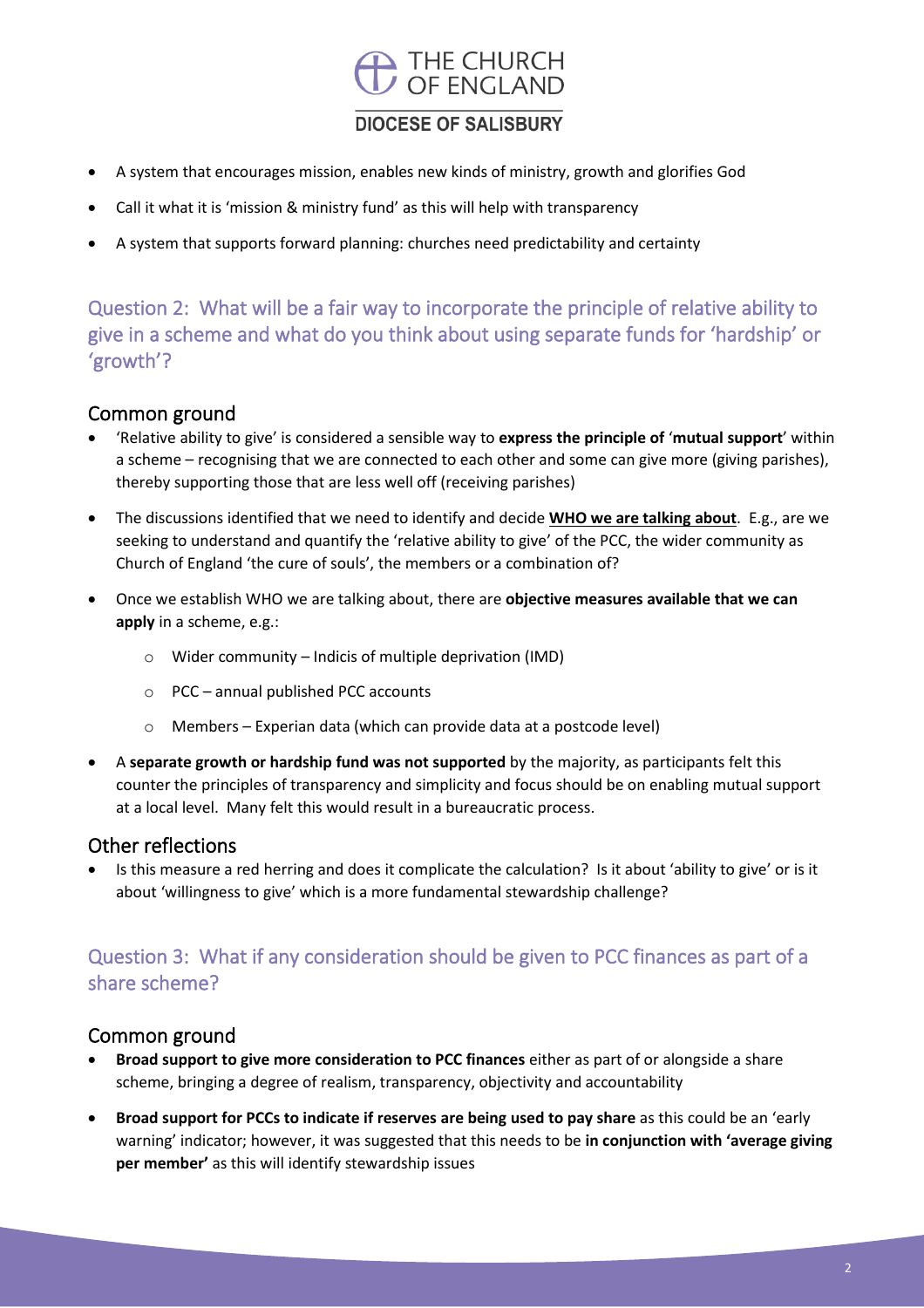# THE CHURCH<br>OF ENGLAND

#### **DIOCESE OF SALISBURY**

• PCC finances come with its own issues such as unexpected or one-off large income/expenditure, legacies, types of funds, disparity of historical assets and does it counter the principle of simplicity

# Question 4: If we are to continue with a membership-based scheme, what in your opinion will be a fair way to define and count members?

#### Common ground

- Consensus **to define and quantify membership is difficult and can be subjective**, particularly for churches with large congregations
- Dissatisfaction with the current methods of both defining and counting membership and that language might be unhelpful – attendance and worshippers vs financial supporters
- The discussions identified that we need to identify and decide **WHO we are talking about**. E.g., are we seeking to define and quantify the community – Church of England (CofE) as 'the cure of souls'; the worshipping community that may/may not contribute financially; the financial supporters that may/may not be part of the worshipping community, or a combination of?
- Once we establish WHO we are talking about, there are **objective measures available that we can apply** in a scheme, e.g.:
	- o Community Civic or church electoral roll
	- $\circ$  Worshipping community Mission statistics (worshipping community, average weekly attendance, average Sunday attendance), church attendance register
	- o Financial contributors identified by church records such as Parish Giving Scheme, standing orders, gift aid envelopes
- Who attends can be very different from who gives

#### Other reflections

- Idea of counting members seems wrong; CofE is 'the cure of souls'.
- A scheme (mainly) based on membership undermines mission and disincentivises growth
- Existing member definition contradictory as regular attendees are not necessarily financial supporters and vice versa
- Is the challenge of how we define a member masking a fundamental stewardship issue?
- 'Soul destroying' to pay share during vacancy when often during the interregnum there is significant reliance on the volunteers and lay leaders of the church